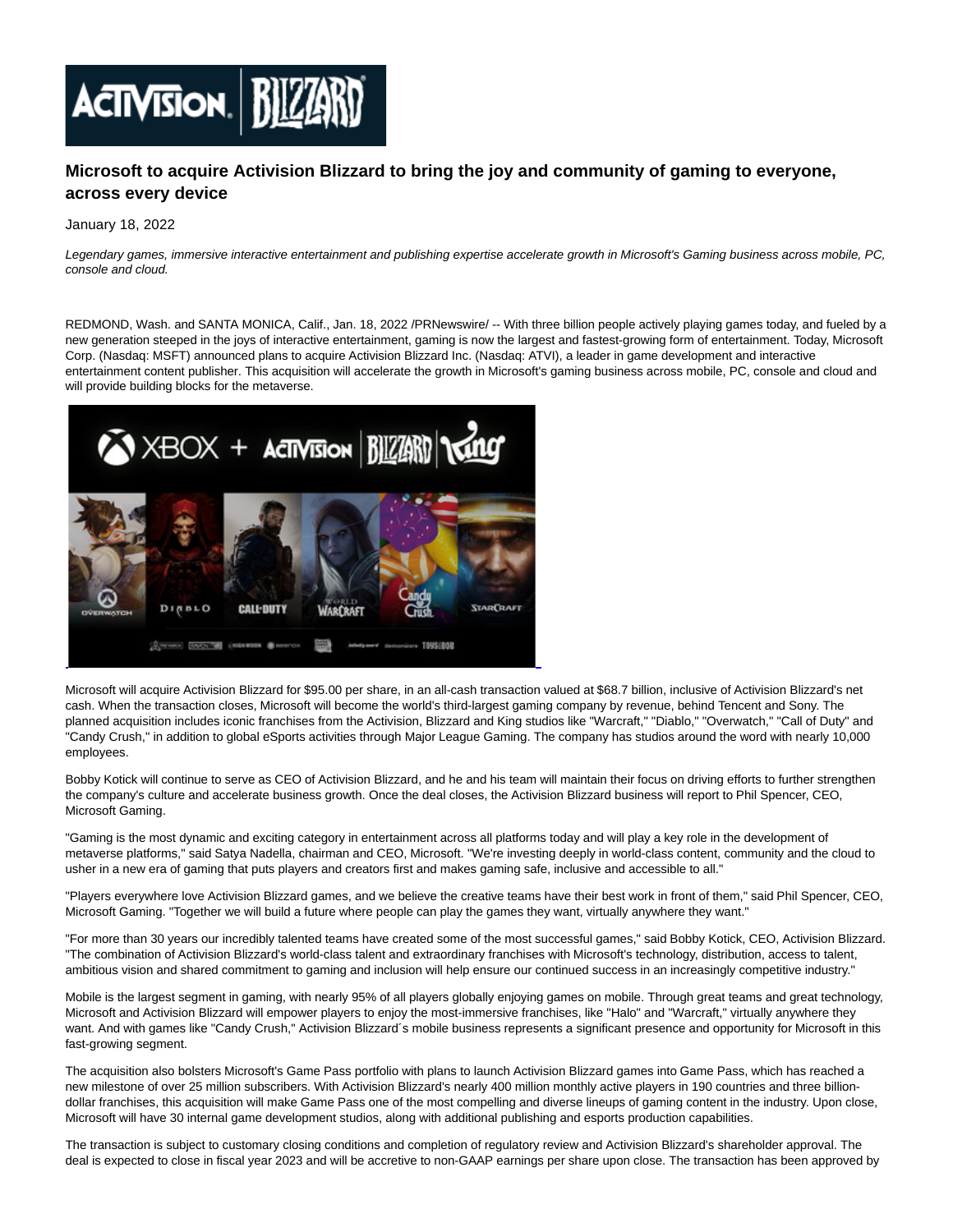the boards of directors of both Microsoft and Activision Blizzard.

## **Advisors**

Goldman Sachs & Co. LLC is serving as financial advisor to Microsoft and Simpson Thacher & Bartlett LLP is serving as legal counsel. Allen & Company LLC is acting as financial advisor to Activision Blizzard and Skadden, Arps, Slate, Meagher & Flom LLP is serving as legal counsel.

## **Webcast details**

Microsoft Chairman and CEO Satya Nadella; Bobby Kotick, CEO, Activision Blizzard; CEO, Microsoft Gaming, Phil Spencer; and Microsoft Chief Financial Officer Amy Hood will host a webcast for investors and media on Jan. 18, 2022, at 6 a.m. Pacific time/9 a.m. Eastern time regarding this transaction.

- U.S.: [\(877\) 407-0666 \(](tel:%28877%29%20407-0666)no password required)
- International: [+1-201-689-8023 \(](tel:%2B1-201-689-8023)no password required)
- Webcast: [https://aka.ms/MS-Investor-Call](https://c212.net/c/link/?t=0&l=en&o=3415968-1&h=1160394272&u=https%3A%2F%2Fnam06.safelinks.protection.outlook.com%2F%3Furl%3Dhttps%253A%252F%252Faka.ms%252FMS-Investor-Call%26data%3D04%257C01%257Csglass%2540microsoft.com%257Cd7ec6f359abf4764eec408d9d78e5c8a%257C72f988bf86f141af91ab2d7cd011db47%257C1%257C0%257C637777828718048900%257CUnknown%257CTWFpbGZsb3d8eyJWIjoiMC4wLjAwMDAiLCJQIjoiV2luMzIiLCJBTiI6Ik1haWwiLCJXVCI6Mn0%253D%257C3000%26sdata%3DLcu6BKF4X3%252B%252F7g5ZeEed%252BYR6FSj0fjO0f6HNOk5XHII%253D%26reserved%3D0&a=https%3A%2F%2Faka.ms%2FMS-Investor-Call)

There will be a recording of the conference call available shortly after the call until Friday, Jan. 28, 2022, at 5 p.m. Pacific time. To access that recording:

- U.S.: (877) 660-6853
- $\bullet$  International: +1 (201) 612-7415
- Conference ID: 13726291

For more information, please visit th[e blog post fr](https://c212.net/c/link/?t=0&l=en&o=3415968-1&h=1045099665&u=https%3A%2F%2Fnews.xbox.com%2Fen-us%2F2022%2F01%2F18%2Fwelcoming-activision-blizzard-to-microsoft-gaming%2F&a=blog+post%C2%A0)om Phil Spencer, CEO, Microsoft Gaming. Related [imagery i](https://c212.net/c/link/?t=0&l=en&o=3415968-1&h=325927314&u=https%3A%2F%2Fnews.microsoft.com%2F%3Fpost_type%3Dfeatures%26p%3D445014&a=imagery)s also available. For broadcast quality b-roll and audio, pleas[e contact XboxPress@assemblyinc.com.](mailto:contact%C2%A0XboxPress@assemblyinc.com)

## Fast facts on gaming

- The \$200+ billion gaming industry is the largest and fastest-growing form of entertainment.
- In 2021 alone, the total number of video game releases was up 64% compared to 2020 and 51% of players in the U.S. reported spending more than 7 hours per week playing across console, PC and mobile.
- 3 billion people globally play games today, which we expect to grow to 4.5 billion by 2030.
- More than 100 million gamers, including over 25 million Xbox Game Pass members, play Xbox games across console, PC, mobile phones and tablets each month.

### **About Microsoft**

Microsoft (Nasdaq "MSFT" @microsoft) enables digital transformation for the era of an intelligent cloud and an intelligent edge. Its mission is to empower every person and every organization on the planet to achieve more.

## **About Activision Blizzard**

Our mission, to connect and engage the world through epic entertainment has never been more important. Through communities rooted in our video game franchises we enable hundreds of millions of people to experience joy, thrill and achievement. We enable social connections through the lens of fun, and we foster purpose and meaning through competitive gaming. Video games, unlike any other social or entertainment media, have the ability to break down barriers that can inhibit tolerance and understanding. Celebrating differences is at the core of our culture and ensures we can create games for players of diverse backgrounds in the 190 countries our games are played.

As a member of the Fortune 500 and as a component company of the S&P 500, we have an extraordinary track record of delivering superior shareholder returns for over 30 years. Our sustained success has enabled the company to support corporate social responsibility initiatives that are directly tied to our franchises. As an example, our Call of Duty Endowment has helped find employment for over 90,000 veterans.

Learn more information about Activision Blizzard and how we connect and engage the world through epic entertainment on the company´s website, [www.activisionblizzard.com](http://www.activisionblizzard.com/)

#### **Forward-looking statements**

This presentation contains certain forward-looking statements within the meaning of the "safe harbor" provisions of the United States Private Securities Litigation Reform Act of 1995 with respect to the proposed transaction and business combination between Microsoft and Activision Blizzard, including statements regarding the benefits of the transaction, the anticipated timing of the transaction and the products and markets of each company. These forward-looking statements generally are identified by the words "believe," "project," "predicts," "budget," "forecast," "continue," "expect," "anticipate," "estimate," "intend," "strategy," "future," "opportunity," "plan," "may," "could," "should," "will," "would," "will be," "will continue," "will likely result," and similar expressions (or the negative versions of such words or expressions). Forward-looking statements are predictions, projections and other statements about future events that are based on current expectations and assumptions and, as a result, are subject to risks and uncertainties. Many factors could cause actual future events to differ materially from the forward-looking statements in this presentation, including but not limited to: (i) the risk that the transaction may not be completed in a timely manner or at all, which may adversely affect Activision Blizzard's business and the price of the common stock of Activision Blizzard, (ii) the failure to satisfy the conditions to the consummation of the transaction, including the adoption of the merger agreement by the stockholders of Activision Blizzard and the receipt of certain governmental and regulatory approvals, (iii) the occurrence of any event, change or other circumstance that could give rise to the termination of the merger agreement, (iv) the effect of the announcement or pendency of the transaction on Activision Blizzard's business relationships, operating results, and business generally, (v) risks that the proposed transaction disrupts current plans and operations of Activision Blizzard or Microsoft and potential difficulties in Activision Blizzard employee retention as a result of the transaction, (vi) risks related to diverting management's attention from Activision Blizzard's ongoing business operations, (vii) the outcome of any legal proceedings that may be instituted against Microsoft or against Activision Blizzard related to the merger agreement or the transaction, (viii) the ability of Microsoft to successfully integrate Activision Blizzard's operations, product lines, and